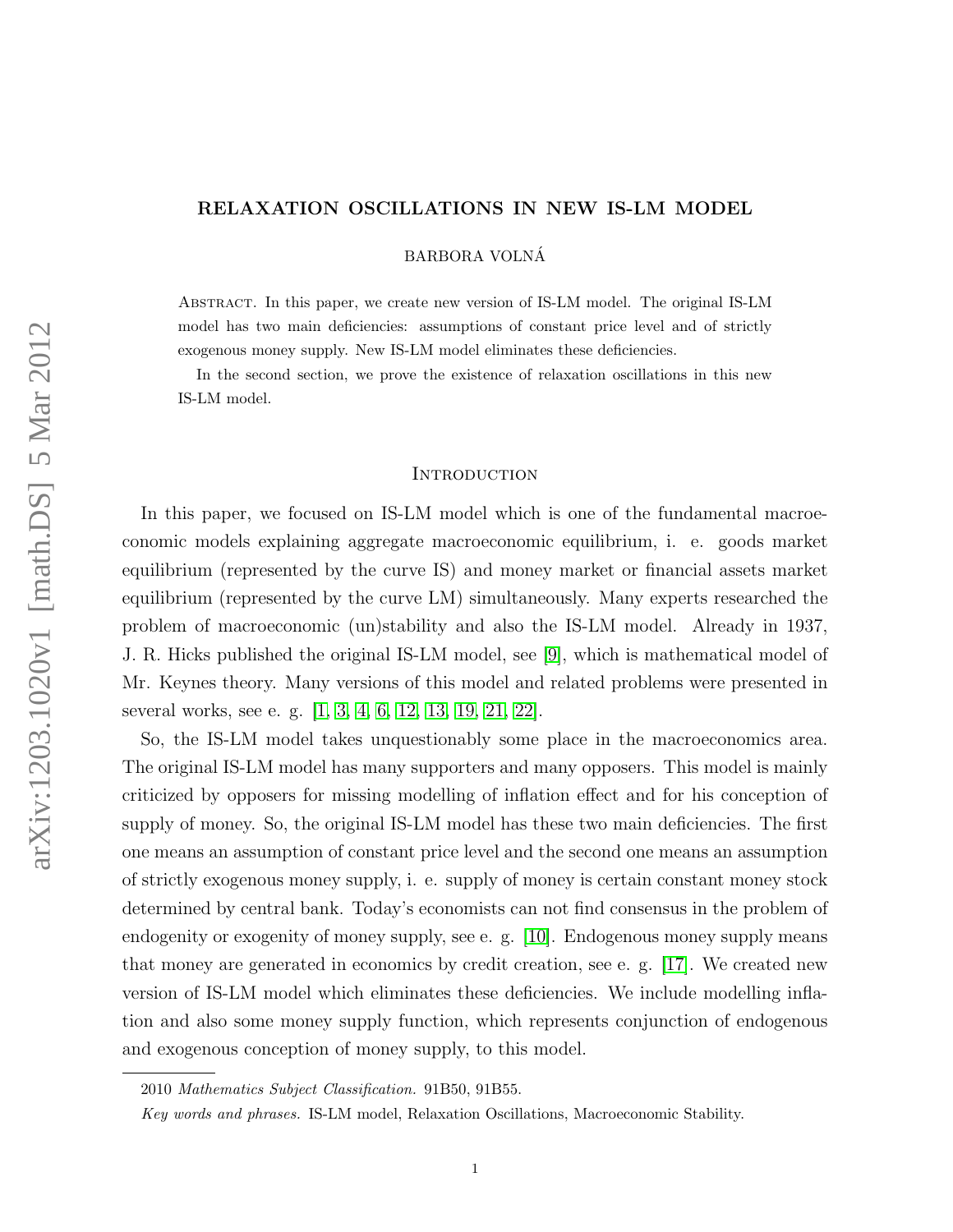So, there is brief presentation of original IS-LM model with some standard economic properties of the IS-LM model functions and then there is definition of the new version of IS-LM model with another properties counting for example the sufficient condition for existence of aggregate macroeconomic equilibrium (the intersection point of the curve IS and the curve LM).

The second section of this paper aims at relaxation oscillations in this new IS-LM model. Many experts were modelling different type of oscillations in various branch of science (physics, ecology, biology, economy) for several centuries, see e. g. [\[2,](#page-18-4) [5,](#page-18-5) [7,](#page-19-8) [8,](#page-19-9) [11,](#page-19-10) [14,](#page-19-11) [15,](#page-19-12) [16,](#page-19-13) [18,](#page-19-14) [20\]](#page-19-15). Today's situation and unexpected fluctuations in the economics confirm the necessity of modelling different types of oscillations occurring in the economics. We use new IS-LM model and show how can this special type of oscillation resembled limit cycle called relaxation oscillation can originate in this model. The relaxation oscillations are the fluctuations of the main variables caused by different velocity of the trajectories and by the (un)stability of the arcs of the relevant isoclines. Relaxation oscillations may explain the situation, when one unstable regime is located between two stable regimes.

We formulate the sufficient conditions for existence of relaxation oscillations in this new IS-LM model. These conditions are not only mathematical conditions, but also there exists the relevant economical theory of these conditions and relevant interpretation what these conditions mean in economics. There can originate the relaxation oscillations on IS side of the model, i. e. on goods market side, and also on LM side of the model, i. e. on money market or financial assets market side. For the modelling of relaxation oscillations on IS side, we presume that the subjects and their reactions on goods market are faster than on money market (or financial assets market). Vice versa for the modelling of relaxation oscillations on LM side, we suppose that the subjects and their reactions on money market (or financial assets market) are faster than on goods market. The relevant economic theory of the first conditions for IS side is Nicolas Kaldor theory about special form of investment and saving function and the theory of the second conditions for LM side is some little fluctuation of money demand and supply behaviour called liquidity trap. We describe the dynamical behaviour of these systems and we prove the existence of relaxation oscillations and the stability and unstability of the arcs of relevant isoclines. This quick "jumps" emerging in the relaxation oscillations can ascribe unusual behaviour of economics and new strange phenomenons occurring in economics.

The cycle, which originates in the new IS-LM model, is caused by the shifting of the curve IS or LM. This shifting can be explained like the demonstration of the fiscal or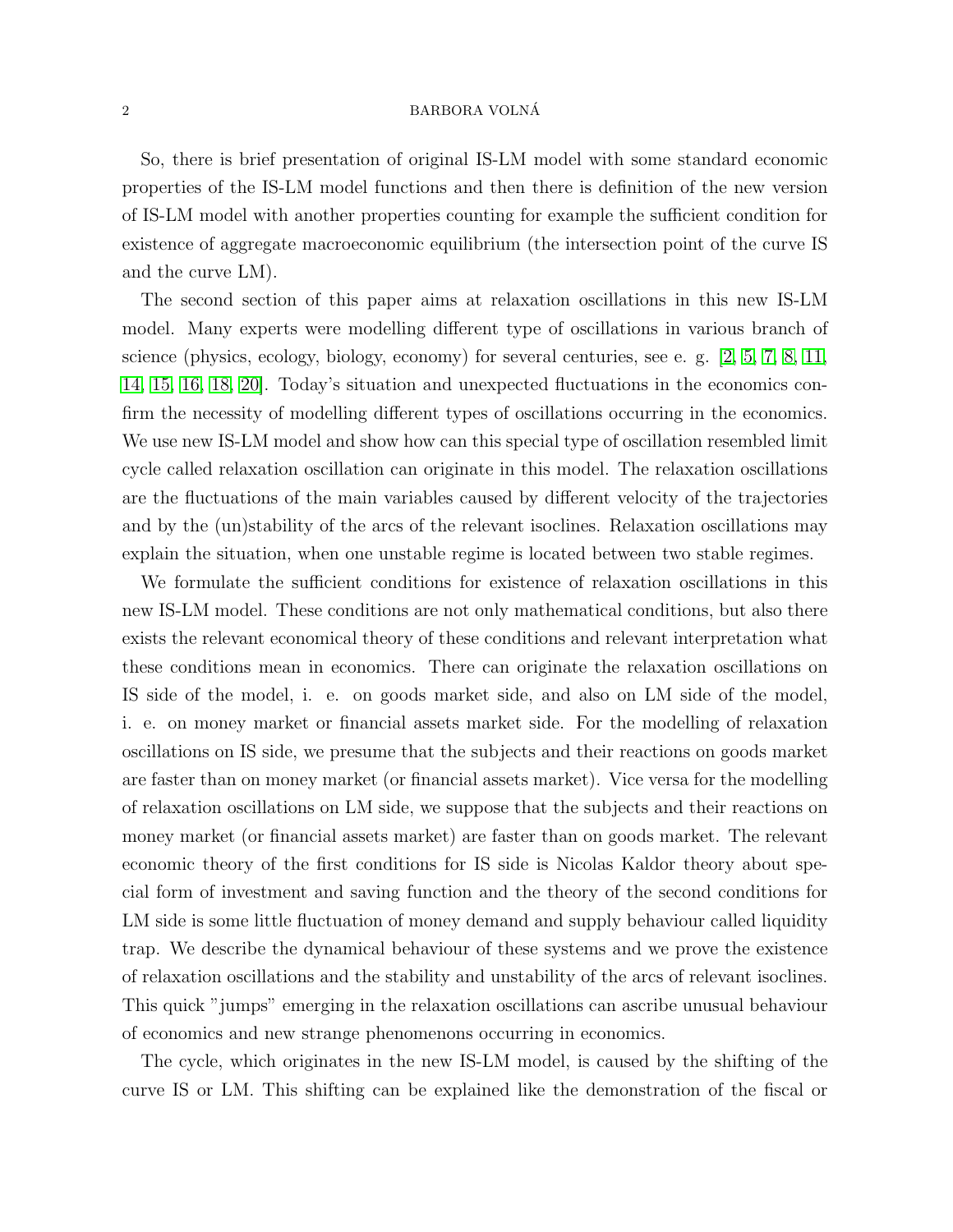monetary policy. So, this new IS-LM model with relaxation oscillations can be first approximation of the estimation of the government intervention impacts.

# 0. Basic Notations and Main Economic Functions

## 0.1. Basic Notations

- Y aggregate income (GDP, GNP),
- R long-term real interest rate,
- $i<sub>S</sub>$  short-term nominal interest rate,
- I investments,
- S savings,

.

- L demand for money,
- M supply of money,
- $\alpha, \beta$  parameters of dynamic.

## 0.2. Main Economic Functions of the IS-LM model

| I(Y,R)     | investment function,                                         |
|------------|--------------------------------------------------------------|
| S(Y,R)     | saving function,                                             |
|            | $\therefore$ $L(Y, R), L(Y, i_S)$ demand for money function, |
| $M_{S}$    | constant representing money supply,                          |
| $M(Y,i_S)$ | money supply function.                                       |

We suppose that all of these functions are continuous and differentiable.

## 1. IS-LM Models

1.1. Original IS-LM Model. In this subsection, we briefly present original IS-LM model, its economic assumptions and some standard economic properties of the main economic functions, see e. g. [\[6\]](#page-18-3).

The *economic assumptions of the original IS-LM model* are following:

- a two-sector economy (households firms),
- a demand-oriented model (the supply is fully adapted to demand),
- $Y > 0, R > 0,$
- a constant price level (i. e. absence of inflation effect),
- a money supply is an exogenous quantity (means that money supply is some money stock determined by Central Bank).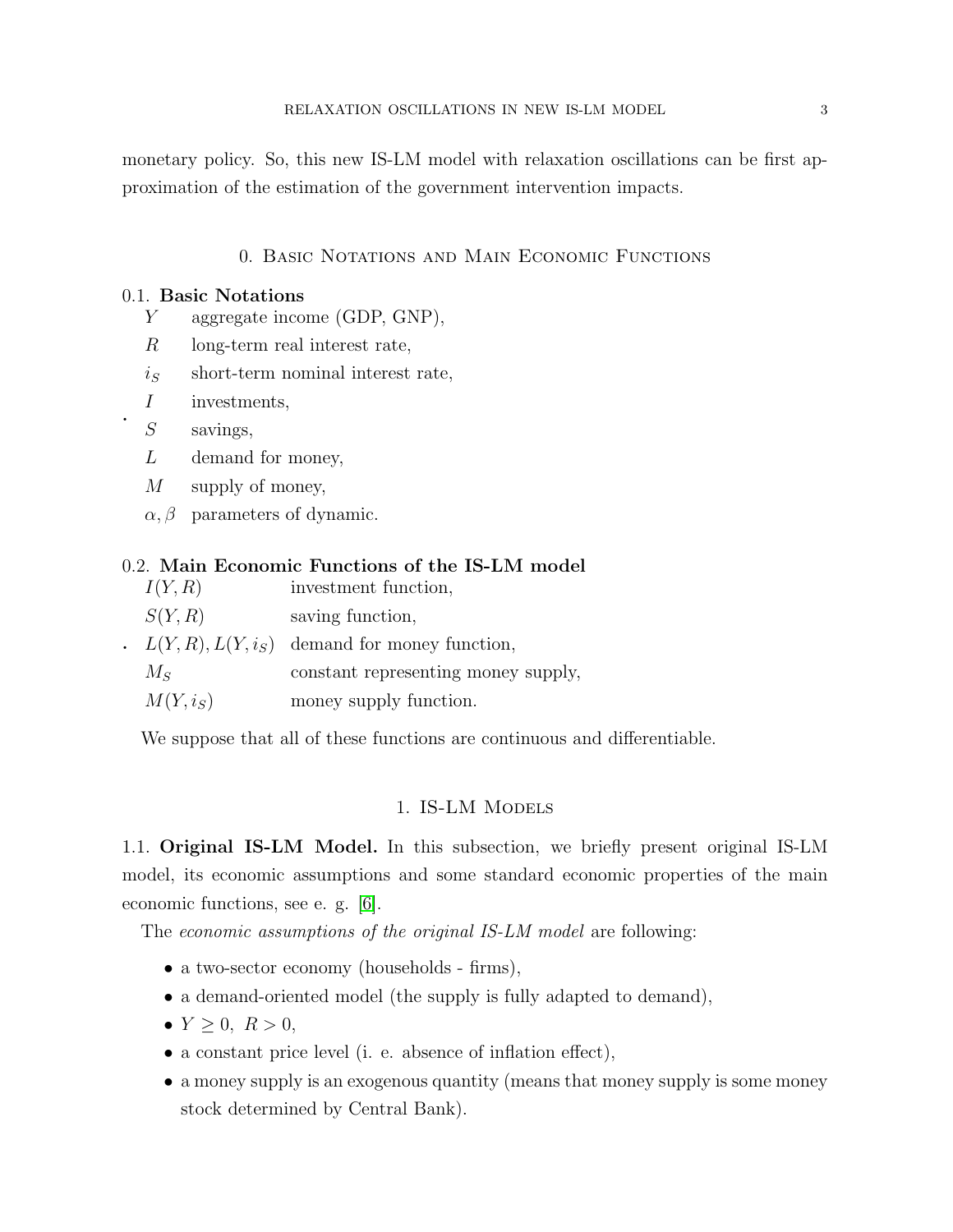**Definition 1.1.** The *original IS-LM model* is given by the following system of two algebraic equations

IS: 
$$
I(Y, R) = S(Y, R)
$$
  
LM:  $L(Y, R) = M_S,$  (1)

where  $M<sub>S</sub> > 0$ , in the static form and by this system of two differential equations

IS: 
$$
\frac{dY}{dt} = \alpha[I(Y, R) - S(Y, R)]
$$
  
LM: 
$$
\frac{dR}{dt} = \beta[L(Y, R) - M_S],
$$
 (2)

where  $\alpha, \beta > 0$ , in the dynamic form.

Economic theory puts on the main economic functions of this model some properties. We can present these properties using the following formulas:

<span id="page-3-0"></span>
$$
0 < \frac{\partial I}{\partial Y} < 1, \frac{\partial I}{\partial R} < 0,\tag{3}
$$

<span id="page-3-1"></span>
$$
0 < \frac{\partial S}{\partial Y} < 1, \frac{\partial S}{\partial R} > 0,\tag{4}
$$

<span id="page-3-2"></span>
$$
\frac{\partial L}{\partial Y} > 0, \frac{\partial L}{\partial R} < 0.
$$
\n<sup>(5)</sup>

The one of the main outcomes of IS-LM model is intersection point of the curve IS and LM representing aggregate macroeconomic equilibrium (i. e. the equilibrium on goods market and on money market, or on financial assets market, simultaneously). This original IS-LM model in general form need not to give us some equilibrium (if there is no intersection point of these curves).

Standard course of the curve IS is decreasing (in general) and of the curve LM is increasing (in general) due to economic sense. It is possible that these curves are nonstandard. Either this non-standard course exists only for short part of the curve and describes some different or unusual behaviour for this part or this non-standard course exists for whole curve and describes unusual behaviour for ever. First possibility is more common and second possibility is rather rare.

1.2. New IS-LM model. In this subsection, we propose new IS-LM model which tries to eliminate two main deficiencies of original IS-LM model (see last two points in economic assumptions of this model). These deficiencies are the presumption of constant price level and the presumption of strictly exogenous money supply.

The *economic assumptions of the new IS-LM model* are following:

- a two-sector economy (households firms),
- a demand-oriented model (the supply is fully adapted to demand),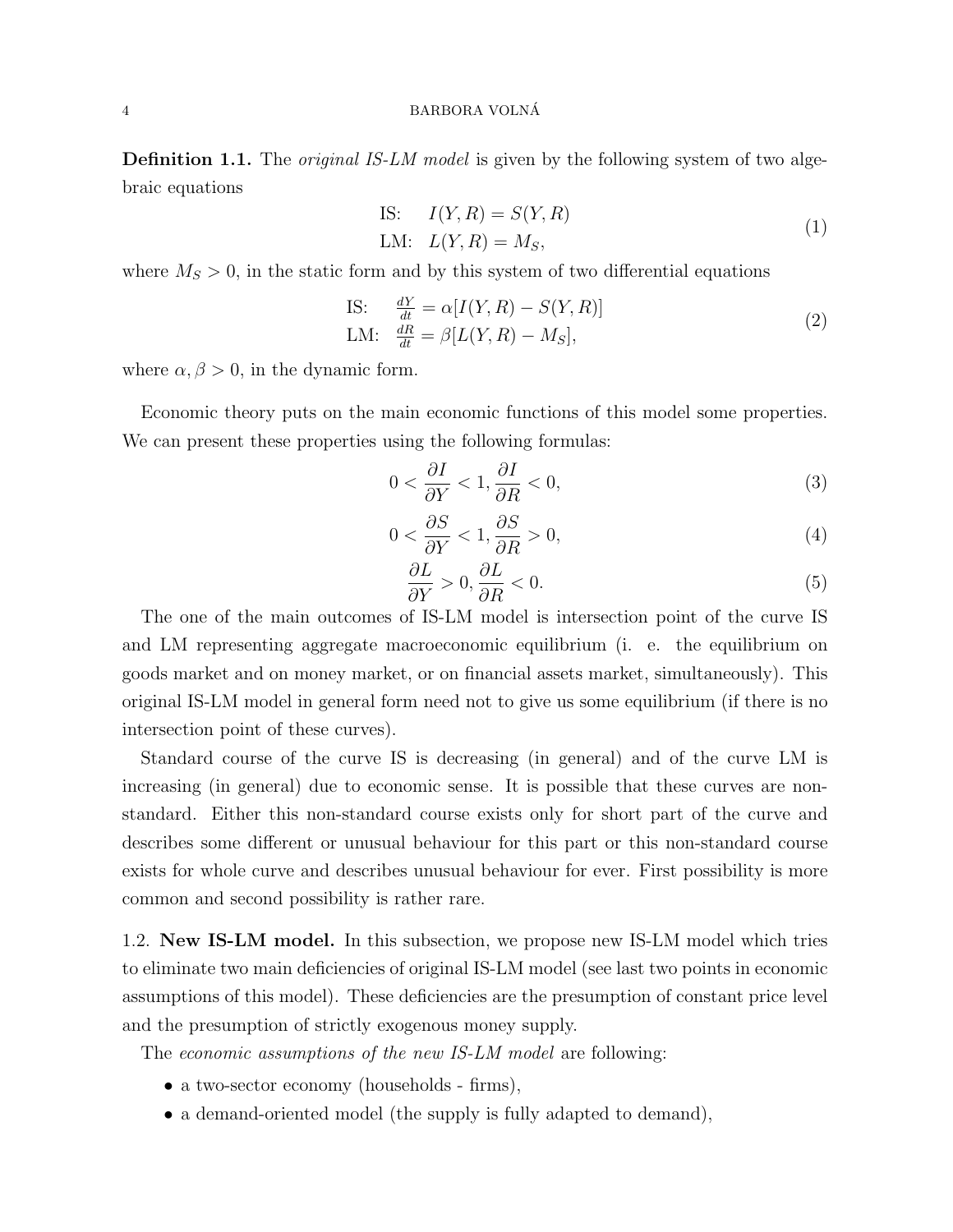- $Y \geq 0$ ,  $R \in \mathbb{R}$ ,  $i_S \in \mathbb{R}^+$ ,
- a variable price level (i. e. included inflation effect),
- a conjunction of endogenous and exogenous money supply (means that money are generated by credit creation with some certain intervention of Central Bank).

We add to original IS-LM model a floating price level, i. e. inflation effect. So, we need to distinguish two type of interest rate - a long-term real interest rate and a short-term nominal interest rate in addition to original IS-LM model. There is the long-term real interest rate on goods market and the short-term nominal interest rate on money market (or financial assets market). It holds well-known relation

$$
i_S = R - MP + \pi^e,\tag{6}
$$

where MP is a maturity premium and  $\pi^e$  is an inflation rate. While MP and  $\pi^e$  are constants, it holds  $\frac{di_S}{dt} = \frac{d(R-MP + \pi^e)}{dt} = \frac{dR}{dt}$ .

Then, we consider that the money supply is not strictly exogenous quantity, but the supply of money is endogenous quantity (money are generated in economics by credit creation) with some exogenous part (certain money stock determined by Central bank).

**Definition 1.2.** We define the *supply of money* by the formula

$$
M(Y, i_S) + M_S, \tag{7}
$$

where  $M(Y, i_S)$  represents the endogenous part of money supply and  $M_S > 0$  represents the exogenous part of money supply.

So, there are the functions  $L(Y, i_S) = L(Y, R - MP + \pi^e)$  and  $M(Y, i_S) = M(Y, R - MP + \pi^e)$  $MP + \pi^e$  on the money market. It also holds  $\frac{\partial L(Y,s)}{\partial i_S} = \frac{\partial L(Y,R-MP + \pi^e)}{\partial R}$  and  $\frac{\partial M(Y,s)}{\partial i_S} =$  $\frac{\partial M(Y,R-MP+\pi^e)}{\partial R}$  because of constant  $MP$  and  $\pi^e$ .

Now, we can define the new IS-LM model.

**Definition 1.3.** The new IS-LM model is given by the following system of two algebraic equations

IS: 
$$
I(Y, R) = S(Y, R)
$$
  
LM:  $L(Y, R - MP + \pi^e) = M(Y, R - MP + \pi^e) + M_S,$  (8)

where  $M<sub>S</sub> > 0$ , in the static form and by this system of two differential equations

IS: 
$$
\frac{dY}{dt} = \alpha[I(Y, R) - S(Y, R)]
$$
  
LM:  $\frac{dR}{dt} = \beta[L(Y, R - MP + \pi^e) - M(Y, R - MP + \pi^e) - M_S],$  (9)

where  $\alpha, \beta > 0$ , in the dynamic form.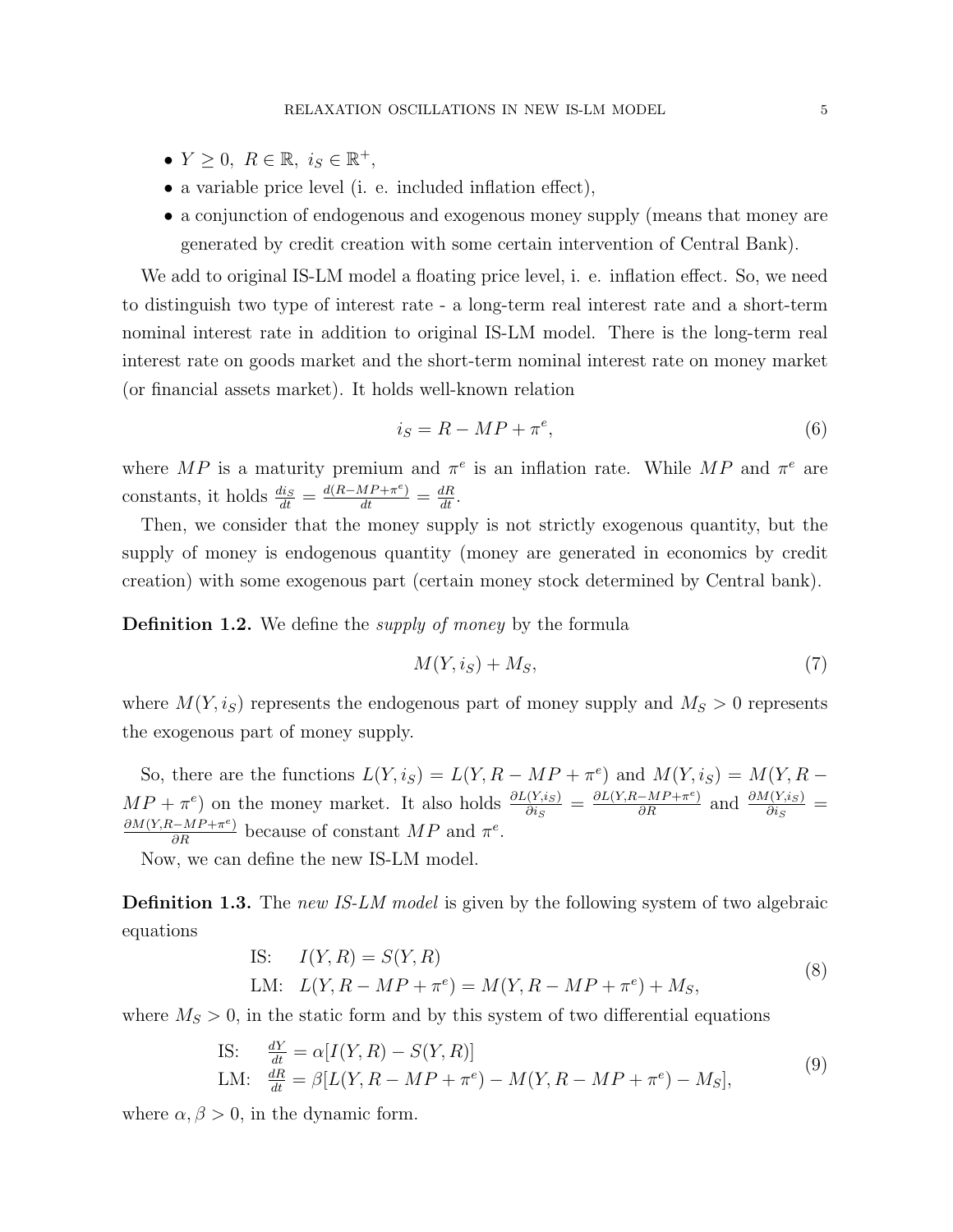#### 6 BARBORA VOLNÁ

The investment, saving and money demand function have the same standard economic properties [\(3\)](#page-3-0), [\(4\)](#page-3-1) and [\(5\)](#page-3-2). We have to put on our new function of money supply the standard economic properties. These properties are

<span id="page-5-0"></span>
$$
0 < \frac{\partial M}{\partial Y} < \frac{\partial L}{\partial Y},\tag{10}
$$

<span id="page-5-1"></span>
$$
\frac{\partial M}{\partial R} > 0. \tag{11}
$$

The formula [\(10\)](#page-5-0) means that the relation between supply of money and aggregate income is positive and that the rate of increase of money supply depending on aggregate income is smaller than the rate of increase of money demand depending on aggregate income because the banks are more cautious than another subjects. And the formula [\(11\)](#page-5-1) means that the relation between supply of money and interest rate is positive.

It is easy to see (using the Implicit Function Theorem) that the course of the curve LM is increasing in this new IS-LM model with properties [\(5\)](#page-3-2), [\(10\)](#page-5-0) and [\(11\)](#page-5-1). If it also holds

<span id="page-5-3"></span>
$$
\frac{\partial I}{\partial Y} < \frac{\partial S}{\partial Y},\tag{12}
$$

in additions to the properties  $(3)$  and  $(4)$ , then the course of the curve IS will be decreasing. Now, we denote the function, whose graph is the curve IS, as  $R_{IS}(Y)$  and the function, whose graph is the curve LM, as  $R_{LM}(Y)$ . These functions exist because of the Implicit Function Theorem. Now, if we assume

<span id="page-5-2"></span>
$$
\lim_{Y \to 0^+} R_{IS}(Y) > \lim_{Y \to 0^+} R_{LM}(Y),\tag{13}
$$

then there will exist at least one intersection point of the curve IS and LM.

These presented model is IS-LM model without two main deficiencies of the original model and moreover we are certain that there exists at least one aggregate macroeconomic equilibrium.

# 2. New IS-LM Model and Relaxation Oscillations

The relaxation oscillations can originate in the model described by the system of two differential equations when we suppose that one of main variable are changing very slowly in time in proportion to the second variable. So, the derivation of this variable by time is approaching to zero. In our model, the main variables are the aggregate income Y and the interest rate R. So, there can exist relaxation oscillations on the goods market and on the money market (or financial assets market).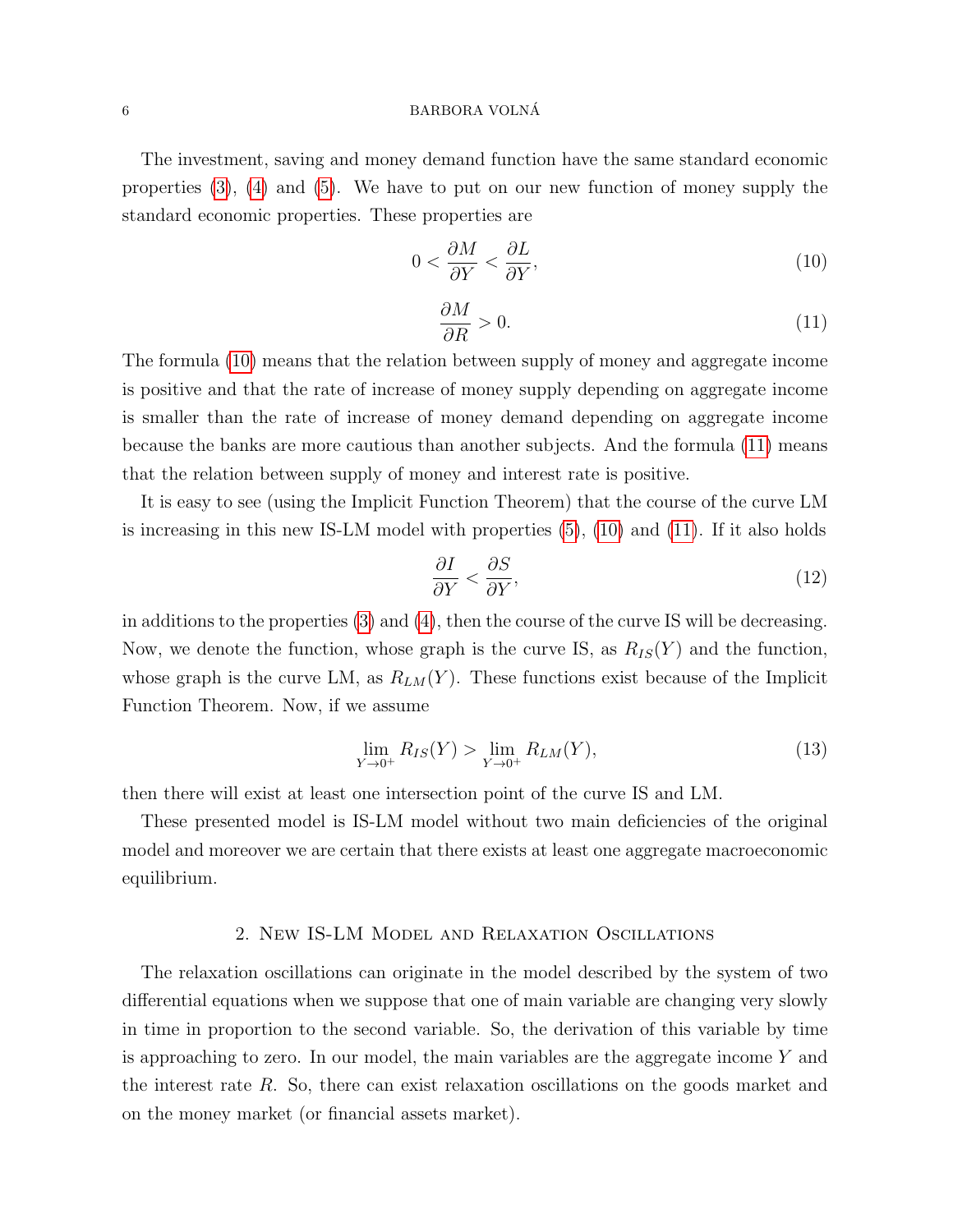2.1. Relaxation Oscillations on Goods Market. In this case, we assume that the subjects and their reactions on goods market are faster than on money market. So, we suppose that the interest rate  $R$  is changing very slowly in time in proportion to the aggregate income  $Y$ . We can describe this situation by following equations

<span id="page-6-1"></span>
$$
\frac{dY}{dt} = \alpha[I(Y, R) - S(Y, R)]
$$
\n
$$
\frac{dR}{dt} = \epsilon \beta[L(Y, R - MP + \pi^e) - M(Y, R - MP + \pi^e) - M_S]
$$
\n(14)

where  $\epsilon \to 0$  is some very small positive parameter.

If this parameter  $\epsilon$  is very small, then we can consider  $\frac{dR}{dt} = 0$  and we can write previous equations in the following forms.

<span id="page-6-3"></span>
$$
\frac{dY}{dt} = \alpha[I(Y, R) - S(Y, R)]
$$
\n
$$
\frac{dR}{dt} = 0
$$
\n(15)

Then, there remains only the curve IS, called isocline of the equation IS. The curve LM does not exist here considering  $\frac{dR}{dt} = 0$ . Every points of the curve IS are singular points.

Now, we need to formulate new conditions put on the investment and saving function. These conditions will be sufficient for existence of relaxation oscillations on goods market (it is described below). We tend to Nicolas Kaldor's theory about investment and saving function. He described how these functions should look like already in 1940, see [\[11\]](#page-19-10). The investment and saving function depends only on Y for some fixed  $R(I(Y)$  and  $S(Y)$  has so-called "sigma-shaped" graphs, see Figure [1.](#page-6-0)



<span id="page-6-0"></span>FIGURE 1. Shapes of the graphs of  $I(Y)$  and  $S(Y)$ 

Now, we use (with another designations) the description of these properties from Baráková, see [\[1\]](#page-18-0). So-called "Kaldor's" conditions are

<span id="page-6-2"></span>
$$
\frac{\partial I}{\partial Y} < \frac{\partial S}{\partial Y} \quad \text{for} \quad Y \in [0, X),\n\frac{\partial I}{\partial Y} > \frac{\partial S}{\partial Y} \quad \text{for} \quad Y \in (X, Z),\n\frac{\partial I}{\partial Y} < \frac{\partial S}{\partial Y} \quad \text{for} \quad Y \in (Z, \infty),\n\tag{16}
$$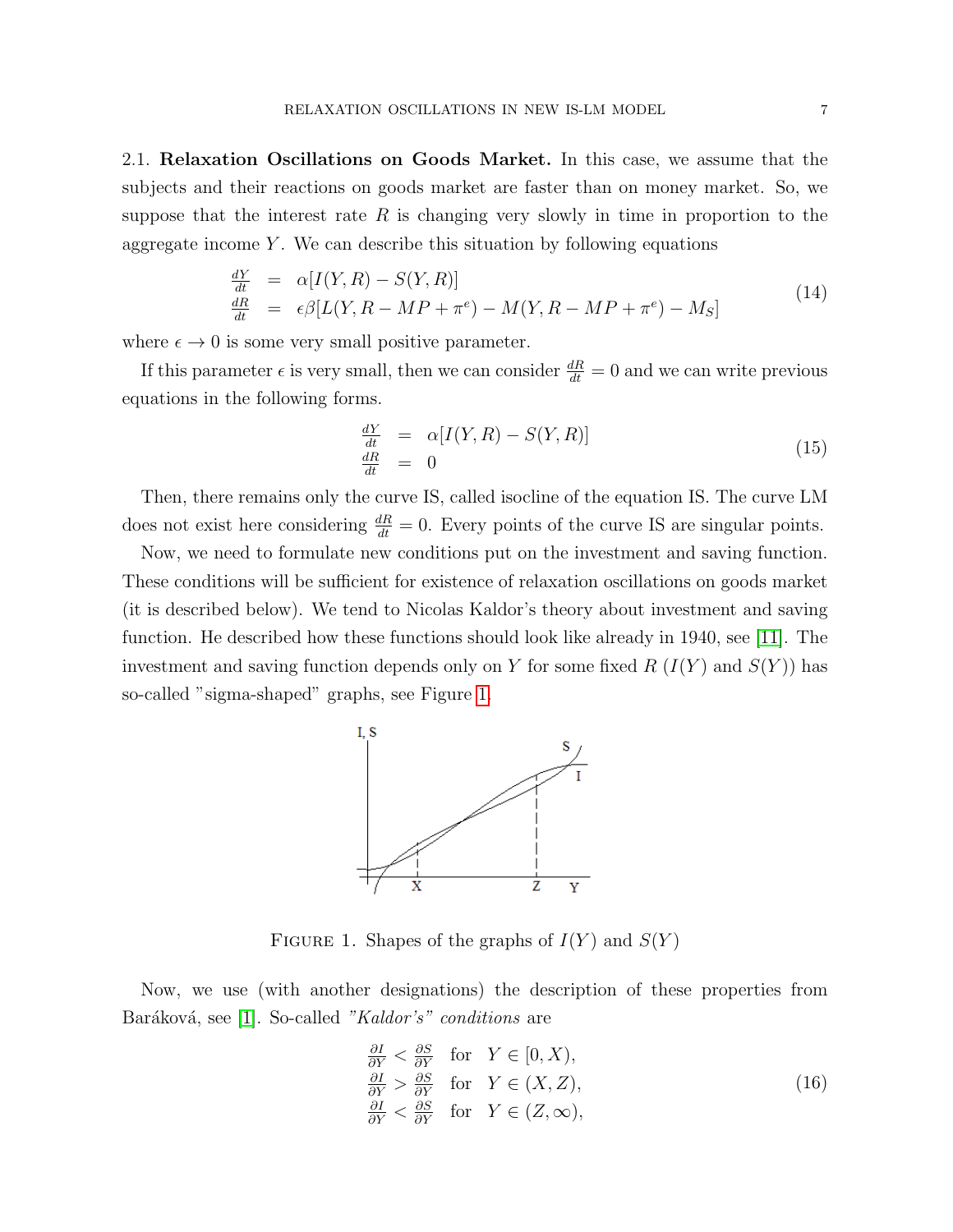where points  $X < Z$  are given by equation  $\frac{\partial I}{\partial Y} = \frac{\partial S}{\partial Y}$  for some fixed R.

It is easy to see (using the Implicit Function Theorem) that isoclines (curve IS and curve LM) of the system [\(14\)](#page-6-1) without requirement of  $\epsilon \to 0$  and with properties [\(3\)](#page-3-0), [\(4\)](#page-3-1),  $(5)$ ,  $(10)$ ,  $(11)$  and  $(16)$  are the following.



<span id="page-7-1"></span>FIGURE 2. Curves IS and LM in the model [\(14\)](#page-6-1) (excluding  $\epsilon \to 0$ )

There can occur at least one and the most three singular points. We can see this using the shifting of the curve IS or LM downwards or upwards.

Now, we consider the system [\(14\)](#page-6-1) with requirement of  $\epsilon \to 0$ , so we can consider the system  $(15)$  in the simplified way. There we can see that the variable R is a parameter in equations  $\frac{dY}{dt} = \alpha[I(Y,R) - S(Y,R)]$ . The curve IS determined by the equation  $\alpha[I(Y,R) - S(Y,R)]$  $S(Y, R) = 0$  in this situation (where R is considered as a parameter in this equation), is displayed in the following Figure [3.](#page-7-0)



<span id="page-7-0"></span>FIGURE 3. Curve IS considering  $R$  as a parameter

There, every points of the curve IS are singular points.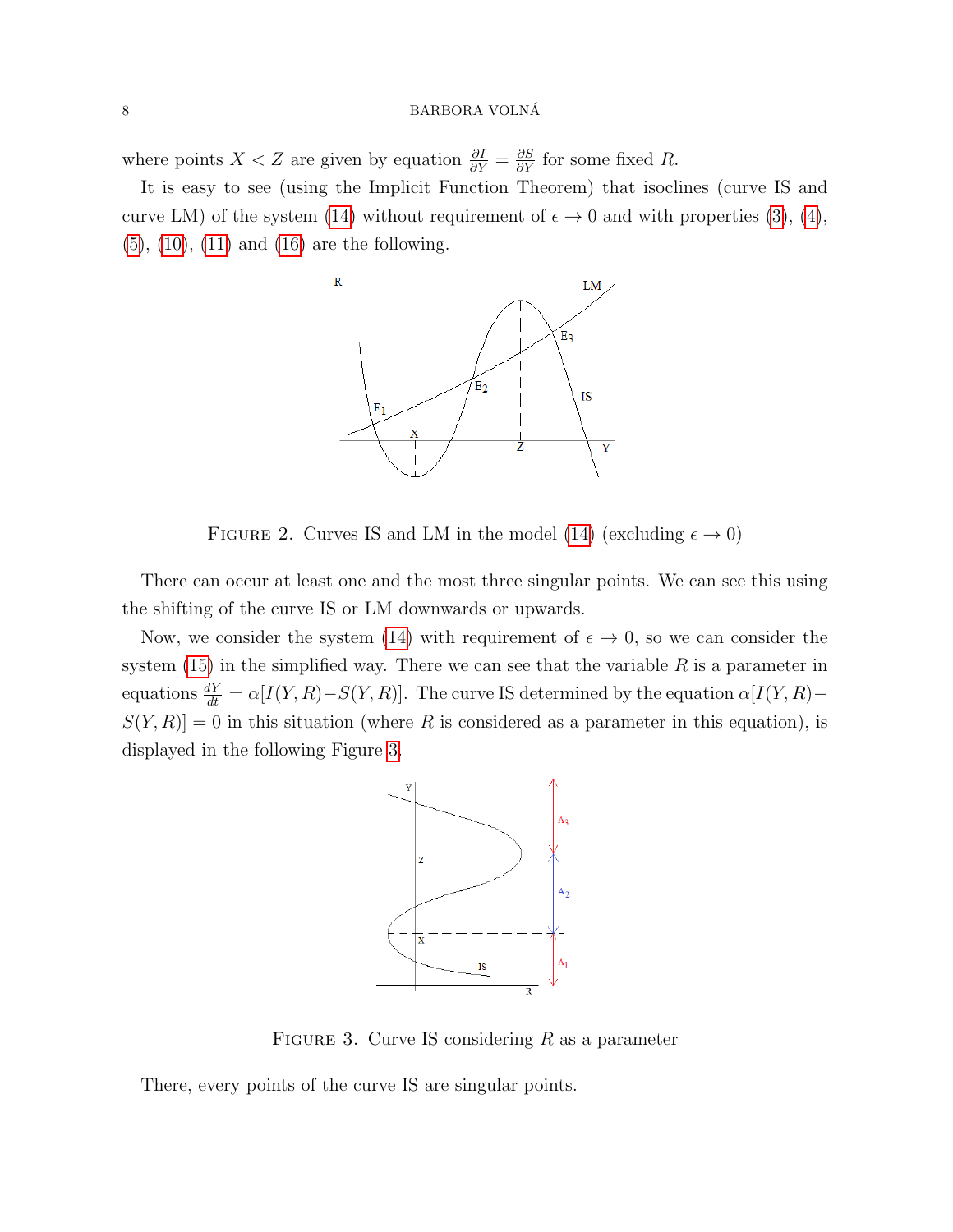We need to distinguish the stable and unstable arcs of the isocline IS.

<span id="page-8-0"></span>**Proposition 2.1.** (On stable and unstable arcs of the curve IS)

- (1) The arcs  $A_1$  and  $A_3$  of the curve IS are stable arcs.
- (2) The arc  $A_2$  of the curve IS is unstable arc.

*Proof.* If we consider the system [\(15\)](#page-6-3), where variable R is considered as a parameter in the equation  $\frac{dY}{dt} = \alpha[I(Y, R) - S(Y, R)]$ , then the stability and unstability of these arcs will be given by qualification of possible singular points in the system [\(14\)](#page-6-1) excluding  $\epsilon \to 0$ here and below in this proof.

If we require [\(13\)](#page-5-2) (and we consider only  $Y \geq 0$ ), then there exist at least one and at the most three singular points (see Figure [2](#page-7-1) and try to shift the curve IS or LM downwards or upwards). Let denote J as the Jacobi's matrix of the system [\(14\)](#page-6-1) and  $\lambda_{1,2}$  as the eigenvalues of this Jacobi's matrix. It holds

<span id="page-8-1"></span>
$$
\lambda_{1,2} = \frac{1}{2} \left[ \alpha(I_Y - S_Y) + \epsilon \beta (L_R - M_R) \pm \sqrt{[\alpha (I_Y - S_Y) + \epsilon \beta (L_R - M_R)]^2 - 4det J} \right]
$$

where  $det J = \alpha \epsilon \beta [(I_Y - S_Y)(L_R - M_R) - (I_R - S_R)(L_Y - M_Y)].$ 

Now, we consider three singular points. The singular point  $E_1$  or  $E_3$  lies in the part of arc  $A_1$  or  $A_3$  (see the Figure [2](#page-7-1) and [3\)](#page-7-0). So, we have to prove that these two singular points are stable points. Then, this implies that arcs  $A_1$  and  $A_3$  are stable arcs. The real part of eigenvalues  $Re(\lambda_{1,2})$  < 0 in the point  $E_1$  or  $E_3$  because it holds  $I_Y < S_Y$  according to Kaldor's condition [\(16\)](#page-6-2) (the point  $E_1$  or  $E_3$  lies in the area of  $Y \in [0, X] \cup [Z, \infty)$ ),  $L_R - M_R < 0$  according to [\(5\)](#page-3-2) and [\(11\)](#page-5-1) and it holds  $det J > 0$  according to economic condition  $(3)$ ,  $(4)$ ,  $(5)$ ,  $(10)$ ,  $(11)$  and Kaldor's conditions  $(16)$ . From this follows that  $E_1$ and  $E_3$  are attractors.

The singular point  $E_2$  lies in the part of arc  $A_2$  (see the Figure [2](#page-7-1) and [3\)](#page-7-0). So, we have to prove that this singular point are unstable point, more precisely unstable saddle point. Then, this implies that arcs  $A_2$  is unstable arc. We can see that the slope of the curve IS is greater than the slope of the curve LM in the point  $E_2$  (see Figure [2\)](#page-7-1). Using the Implicit Function Theorem it holds  $-\frac{I_Y - S_Y}{I_D - S_Y}$  $\frac{I_Y - S_Y}{I_R - S_R} > -\frac{L_Y - M_Y}{L_R - M_R}$  $\frac{L_Y - M_Y}{L_R - M_R}$ . This and the conditions [\(3\)](#page-3-0), [\(4\)](#page-3-1), [\(5\)](#page-3-2), [\(10\)](#page-5-0), [\(11\)](#page-5-1) and Kaldor's conditions [\(16\)](#page-6-2) (the point  $E_2$  lies in the area of  $Y \in (X, Z)$ ) imply that determinant of Jacobi's matrix of the system  $(14)$  in the point  $E_2$  is negative. From this follows that  $E_2$  is unstable saddle point.

Now, we consider two singular points. First singular point is qualitatively the same as the point  $E_1$  or  $E_3$  from previous situation with three singular point. This singular point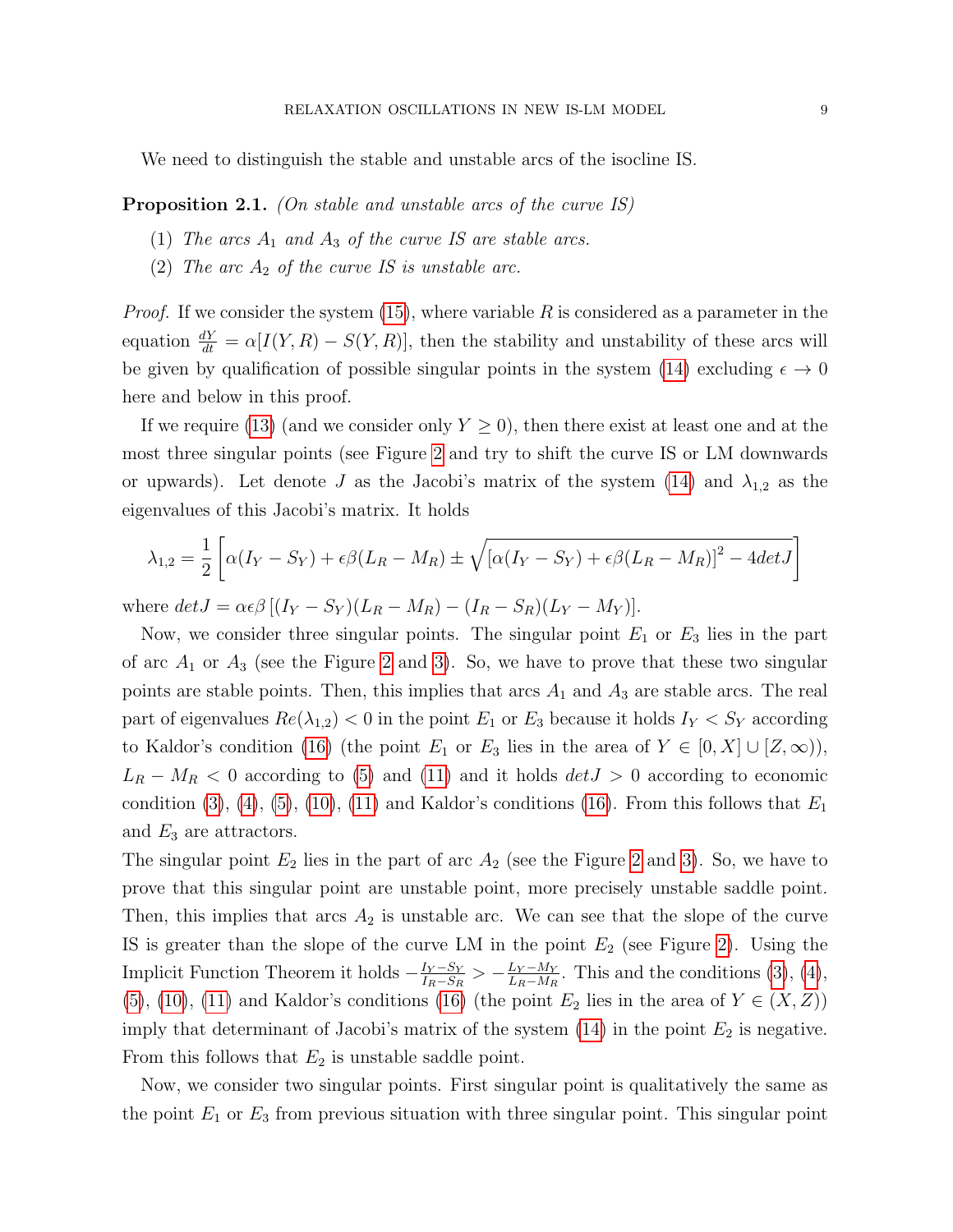lies in the area of the arc  $A_1$  or  $A_3$ . So, these arcs are stable.

The second point describe levels of  $Y$  and  $R$  where the curve IS and the curve LM has the same slope. Using the Implicit Function Theorem it holds  $-\frac{I_Y - S_Y}{I_D - S_Y}$  $\frac{I_Y - S_Y}{I_R - S_R} = -\frac{L_Y - M_Y}{L_R - M_R}$  $\frac{L_Y - M_Y}{L_R - M_R}$ . This implies zero determinant of Jacobi's matrix of the system [\(14\)](#page-6-1) in this point. This leads to at least one zero eigenvalue. This singular point is surely unstable and lies in the area of the arc  $A_2$ . From this follows that  $A_2$  is unstable also in this situation of two singular points.

If there originates only one singular point, this singular point will be qualitatively the same as the point  $E_1$  or  $E_3$  from situation with three singular point. This singular point lies in the area of the arc  $A_1$  or  $A_3$ . So, these arcs are stable.

# **Theorem 2.1.** (On existence of relaxation oscillations on goods market)

Let us consider the new IS-LM model with very slow changes of variable  $R$  in time  $(14)$  $(14)$  $(14)$ (including  $\epsilon \to 0$ ) with economic properties ([3](#page-3-0)), ([4](#page-3-1)), ([5](#page-3-2)), ([10](#page-5-0)), ([11](#page-5-1)) and Kaldor's conditions ([16](#page-6-2)). Then there exist the clockwise relaxation oscillations.



<span id="page-9-0"></span>FIGURE 4. Relaxation oscillations in the model  $(14)$ 

*Proof.* If we have new IS-LM model with very slow changes of variable  $R$  in time [\(14\)](#page-6-1) considering  $\epsilon \to 0$ , then we can consider the system [\(15\)](#page-6-3) instead the system [\(14\)](#page-6-1).

Kaldor's conditions [\(16\)](#page-6-2) and the economic properties [\(3\)](#page-3-0), [\(4\)](#page-3-1) of the investment and saving function ensure the form of the curve IS using the Implicit Function Theorem, see Figure [3.](#page-7-0)

The trajectories of the system [\(15\)](#page-6-3) are directed almost vertically downwards or upwards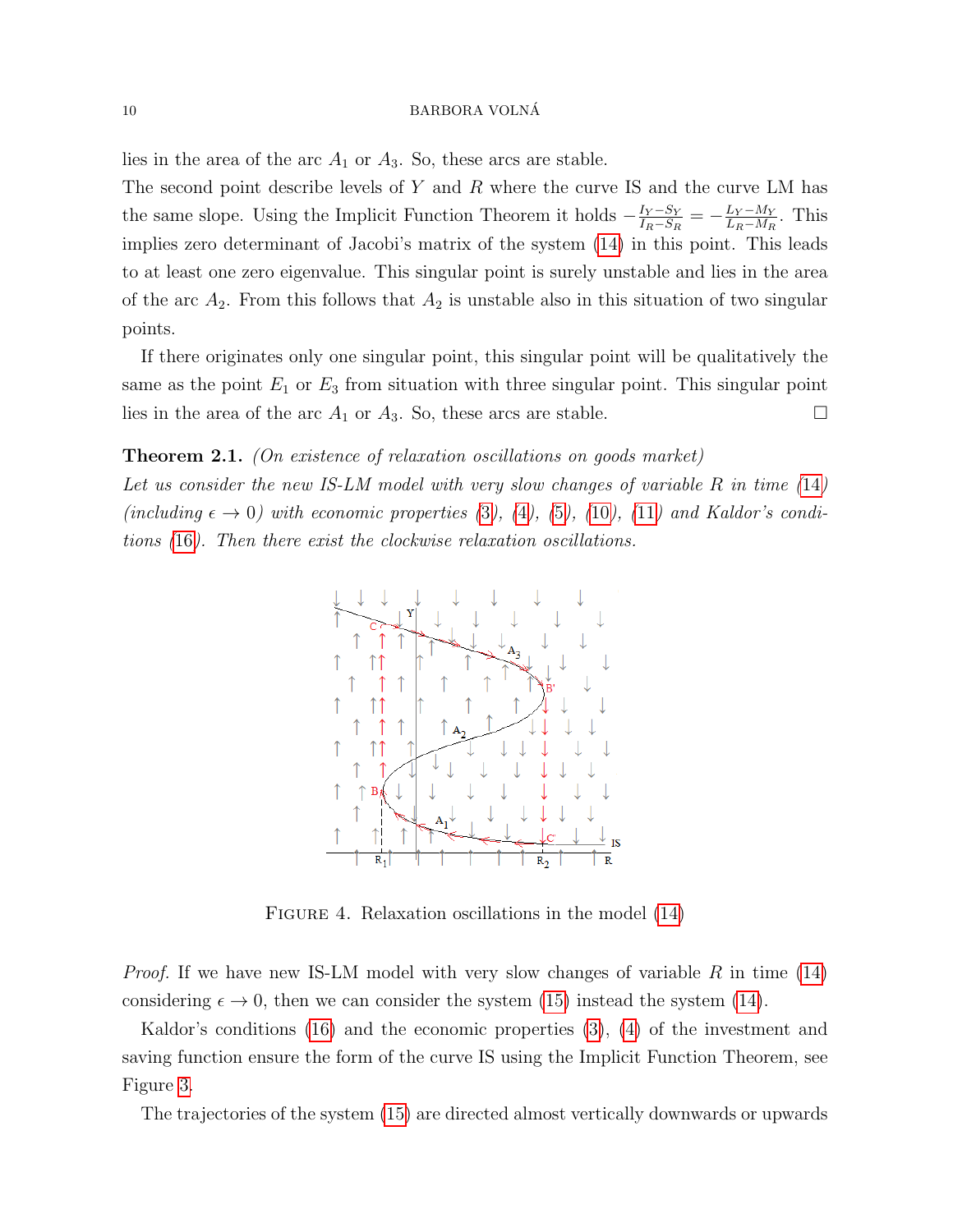(parallel to axis Y) considering  $\frac{dR}{dt} = 0$ , see the Figure [4.](#page-9-0) Up or down direction of the trajectories is given by the sign of the function  $\beta[L(Y, R - MP + \pi^e) - M(Y, R - MP + \pi^e) M<sub>S</sub>$  on the curve IS. So, the direction of these trajectories is dependent on the stability or unstability of the arcs  $A_1$ ,  $A_2$  and  $A_3$ , see the Proposition [2.1.](#page-8-0) The trajectories are attracted to the stable arcs  $A_1$  or  $A_3$  and are drove away the unstable arc  $A_2$ . The speed of trajectories are finite near the isocline IS and nearness of the curve IS the trajectories go along the curve IS. The speed of trajectories are infinite large elsewhere.

For  $R \le R_1, R > R_2$  there exists only one stable stationary state and for  $R_1$  $R < R_2$  there exist three stationary states: two stable and one unstable between them. Every points of the curve IS are stationary points.  $R_1, R_2$  are bifurcations values. If the parameter  $R$  is changing very slowly, then the coordinates of stationary points are changed as displayed in the Figure [4.](#page-9-0)

Now, we construct the cycle which is one vibration of the relaxation oscillations. We are changing the parameter R from the level  $R_2$  to  $R_1$ . If the moving point is on or near the stable arc  $A_1$ , the moving point will go along this stable arc  $A_1$ , then it will pass the unstable arc  $A_2$  from point B to C, see Figure [4.](#page-9-0) The velocity between the point B and  $C$  is infinite large. There originates some "jump". There is the similar situation if we are changing the parameter R from the level  $R_1$  to  $R_2$ . If the moving point is on or near the stable arc  $A_3$ , the moving point will go along the stable arc  $A_3$  and then the moving point is attracted from point  $B'$  to  $C'$ , see Figure [4.](#page-9-0) The sign of the function  $\beta[L(Y, R - MP + \pi^e) - M(Y, R - MP + \pi^e) - M_S]$  may change along the curve IS in such a way, that these trajectories form some path resembled limit cycle called relaxation oscillation. This oscillation contains the trajectories described by stable arcs  $A_1$  and  $A_3$ with finite velocity and the trajectories described by vertical segments (between points B and C and also between points  $B'$  and  $C'$ ) with infinite velocity (looking like a "jump"), see the Figure [4.](#page-9-0) These trajectories form clockwise cycle because of the form of the curve IS and stability or unstability of the relevant arcs. Thus, we have just constructed the clockwise cycle which is one vibration of the clockwise relaxation oscillations.  $\Box$ 

We can display this oscillation using the isoclines IS and LM with shifting curve LM downwards and upwards, see the Figure [5.](#page-11-0)

In this figure, we can see three singular points  $E_1$ ,  $E_2$  and  $E_3$  (intersection points of IS and LM).  $E_1$  and  $E_3$  are stable singular points,  $E_2$  is unstable saddle point. Then the curve LM shifts upwards or downwards according the changing of the parameter R until there are two singular points  $E_1''$  and  $E_2''$  (intersection points of IS and LM"), or  $E_2'$  and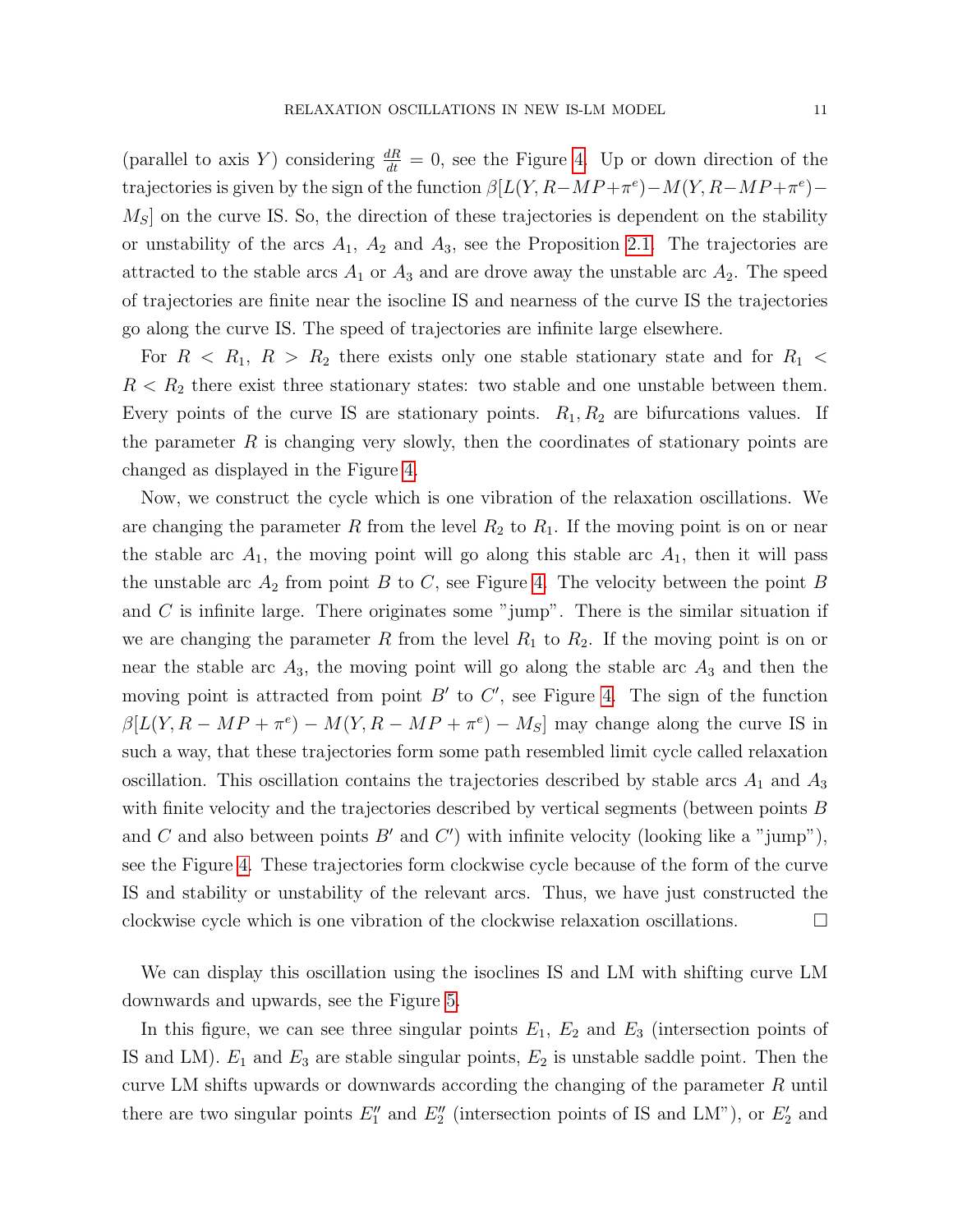

<span id="page-11-0"></span>Figure 5. Shifts of the curve LM

 $E'_3$  (intersection points of IS and LM'). The point  $E''_1$  and  $E'_3$  is stable node or stable focus and the point  $E'_2$  and  $E''_2$  is unstable, see the proof of the Proposition [2.1.](#page-8-0)

2.2. Relaxation Oscillations on Money Market, or Financial Assets Market. In this case, we assume that the subjects and their reactions on money market are faster than on goods market. So, we suppose that aggregate income  $Y$  is changing very slowly in time in proportion to the interest rate  $R$ . We can describe this situation by following equations

$$
\frac{dY}{dt} = \epsilon \alpha [I(Y, R) - S(Y, R)]
$$
\n
$$
\frac{dR}{dt} = \beta [L(Y, R - MP + \pi^e) - M(Y, R - MP + \pi^e) - M_S]
$$
\n(17)

where  $\epsilon \to 0$  is some very small positive parameter.

If this parameter  $\epsilon$  is very small, then we can consider  $\frac{dY}{dt} = 0$  and we can write previous equations in the following forms.

<span id="page-11-1"></span>
$$
\begin{array}{rcl}\n\frac{dY}{dt} & = & 0 \\
\frac{dR}{dt} & = & \beta[L(Y, R - MP + \pi^e) - M(Y, R - MP + \pi^e) - M_S]\n\end{array}\n\tag{18}
$$

Then, there remains only the curve LM, called isocline of the equation LM. The curve IS does not exist here considering  $\frac{dY}{dt} = 0$ . Every points of the curve LM are singular points.

Now, we need to formulate new conditions put on the demand for money and supply of money function. These conditions will be sufficient for existence of relaxation oscillations on money or financial assets market (it is described below). We suppose some unusual behaviour of the demand for money and supply of money. We assume three phases of the course of money demand and money supply function depending on  $i<sub>S</sub>$  for some fixed Y. In the first phase, for  $i_S \in [0, P), P > 0$ , these subjects on the money (or financial assets)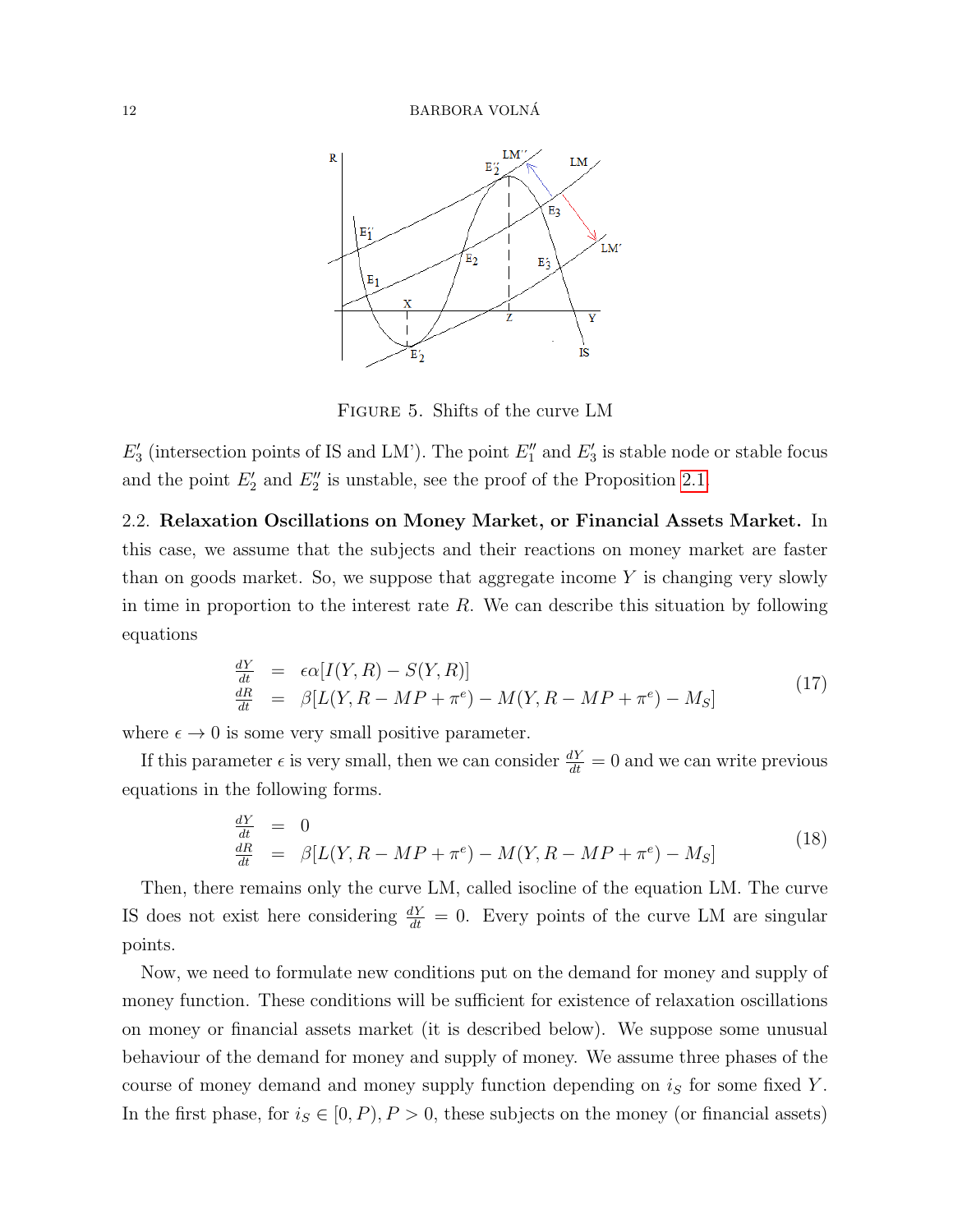market behave usual and the course of the money demand and money supply function is standard how we describe in the condition [\(5\)](#page-3-2) and [\(11\)](#page-5-1). In the second phase, for  $i_S \in (P, Q), P < Q$ , these subjects behave unusual, precisely reversely. We can describe this behaviour using following formula

<span id="page-12-1"></span>
$$
\frac{\partial L}{\partial i_S} = \frac{\partial L}{\partial R} > 0,\tag{19}
$$

<span id="page-12-2"></span>
$$
\frac{\partial M}{\partial i_S} = \frac{\partial M}{\partial R} < 0. \tag{20}
$$

These properties correspond to unusual economic situation called liquidity trap. This means that the subjects on money or financial assets market (demand side) prefer liquidity despite relatively high level of (short-term nominal) interest rate. They own money rather than stocks, although they could have bigger gain because of relative high level of (shortterm nominal) interest rate. This "irrational" behaviour of these subjects can be caused by big risk of holding these stocks and by small willingness to undergo this risk. The supply of money fully adapts to money demand (we assume demand-oriented model). This phase should be small. In the third phase, for  $i_S \in (Q,\infty)$ , these subjects behave usual as in the first phase. We can see the graphs of money demand and money supply function describing this behaviour on the following Figure [6.](#page-12-0)



<span id="page-12-0"></span>FIGURE 6. Three phases of the graphs of  $L(i_S)$  and  $M(i_S)$ 

**Remark 2.1.**  $\frac{\partial L}{\partial i_S} = \frac{\partial L}{\partial R} = 0$  and  $\frac{\partial M}{\partial i_S} = \frac{\partial M}{\partial R} = 0$  in the point P and Q.

In the text below, we will call this behaviour of money demand and money supply like three phases money demand and money supply.

It is easy to see (using the Implicit Function Theorem and we can change axis) that isoclines (curve IS and curve LM) of the system [\(17\)](#page-8-1) without requirement of  $\epsilon \to 0$  and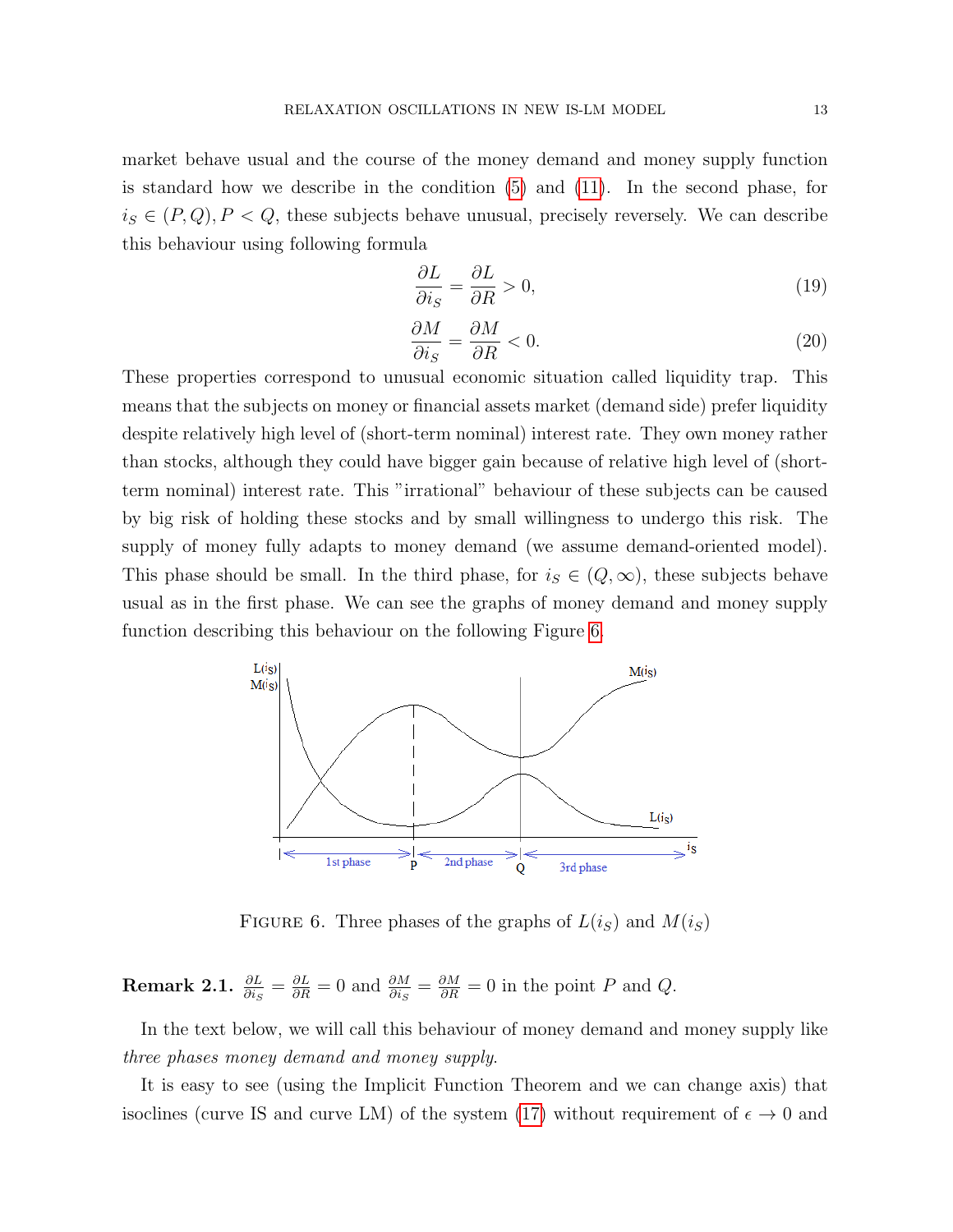with properties  $(3)$ ,  $(4)$ ,  $(12)$  and three phases money demand and money supply are the following.



<span id="page-13-1"></span>FIGURE 7. Curves IS and LM in the model [\(17\)](#page-8-1) (excluding  $\epsilon \to 0$ )

There can occur at least one and the most three singular points. We can see this using the shifting of the curve IS or LM downwards or upwards.

Now, we consider the system [\(17\)](#page-8-1) with requirement of  $\epsilon \to 0$ , so we can consider the system  $(18)$  in the simplified way. There we can see that the variable Y is a parameter in equations  $\frac{dR}{dt} = \beta[L(Y, R - MP + \pi^e) - M(Y, R - MP + \pi^e) - M_S]$ . The curve LM determined by the equation  $\beta[L(Y, R - MP + \pi^e) - M(Y, R - MP + \pi^e) - M_S] = 0$  in this situation (where  $R$  is considered as a parameter) is displayed in the following Figure [8.](#page-13-0)



<span id="page-13-0"></span>FIGURE 8. Curve LM considering  $Y$  as a parameter

There, every points of the curve IS are singular points.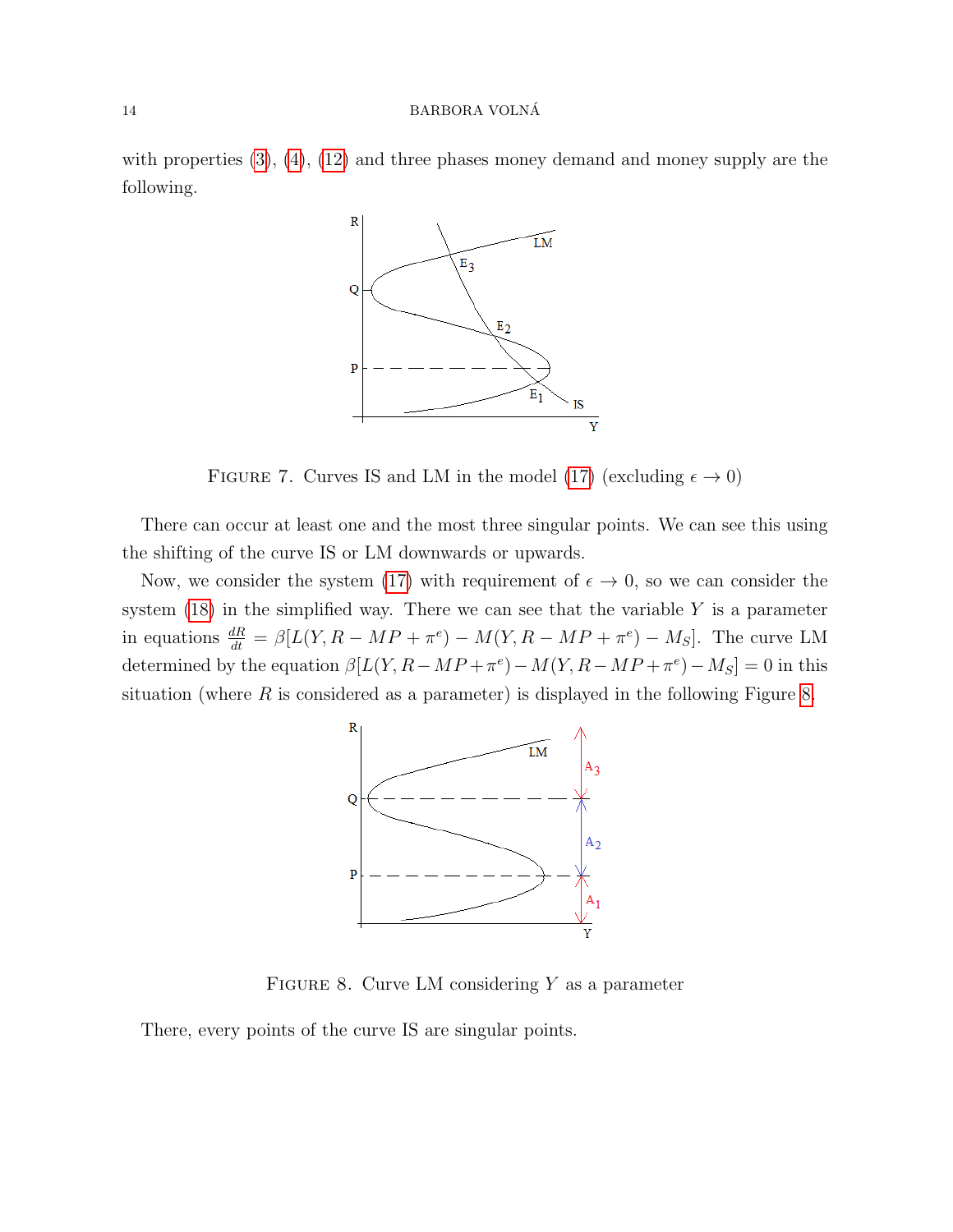We need to distinguish the stable and unstable arcs of the isocline LM.

<span id="page-14-0"></span>**Proposition 2.2.** (On stable and unstable arcs of the curve LM)

- (1) The arcs  $A_1$  and  $A_3$  of the curve LM are stable arcs.
- (2) The arc  $A_2$  of the curve LM is unstable arc.

*Proof.* If we consider the system  $(18)$ , where variable Y is considered as a parameter in the equation  $\frac{dR}{dt} = \beta[L(Y, R - MP + \pi^e) - M(Y, R - MP + \pi^e) - M_S]$ , then the stability and unstability of these arcs will be given by qualification of possible singular points in the system [\(17\)](#page-8-1) excluding  $\epsilon \to 0$  here and below in this proof.

If we require [\(13\)](#page-5-2) (and we consider only  $Y \geq 0$ ), then there exist at least one and at the most three singular points (see Figure [7](#page-13-1) and try to shift the curve IS or LM downwards or upwards). Let denote J as the Jacobi's matrix of the system [\(17\)](#page-8-1) and  $\lambda_{1,2}$  as the eigenvalues of this Jacobi's matrix. It holds

$$
\lambda_{1,2} = \frac{1}{2} \left[ \epsilon \alpha (I_Y - S_Y) + \beta (L_R - M_R) \pm \sqrt{[\epsilon \alpha (I_Y - S_Y) + \beta (L_R - M_R)]^2 - 4det J} \right]
$$

where  $det J = \epsilon \alpha \beta [(I_Y - S_Y)(L_R - M_R) - (I_R - S_R)(L_Y - M_Y)].$ 

Now, we consider three singular points. The singular point  $E_1$  or  $E_3$  lies in the part of arc  $A_1$  or  $A_3$  (see the Figure [7](#page-13-1) and [8\)](#page-13-0). So, we have to prove that these two singular points are stable points. Then, this implies that arcs  $A_1$  and  $A_3$  are stable arcs. The real part of eigenvalues  $Re(\lambda_{1,2})$  < 0 in the point  $E_1$  or  $E_3$  because it holds  $I_Y < S_Y$  according to the condition [\(12\)](#page-5-3),  $L_R < M_R$  according to the condition [\(5\)](#page-3-2) and [\(11\)](#page-5-1) and it holds  $det J > 0$ according to conditions  $(3)$ ,  $(4)$ ,  $(5)$ ,  $(10)$ ,  $(11)$  and  $(12)$  (the point  $E_1$  or  $E_3$  lies in the area of  $R \in [0, P] \cup [Q, \infty)$ . From this follows that  $E_1$  and  $E_3$  are attractors.

The singular point  $E_2$  lies in the part of arc  $A_2$  (see the Figure [7](#page-13-1) and [8\)](#page-13-0). So, we have to prove that this singular point are unstable point, more precisely unstable saddle point. Then, this implies that arcs  $A_2$  is unstable arc. We can see that the slope of the curve IS is smaller than the slope of the curve LM in the point  $E_2$  (see Figure [7\)](#page-13-1). Using the Implicit Function Theorem for the neighbourhood of the point  $E_2$ , it holds  $-\frac{I_Y - S_Y}{I_P - S_Y}$  $\frac{I_Y - S_Y}{I_R - S_R} < -\frac{L_Y - M_Y}{L_R - M_R}$  $rac{L_Y - M_Y}{L_R - M_R}$ . This and the conditions  $(3)$ ,  $(4)$ ,  $(10)$ ,  $(12)$ ,  $(19)$  and  $(20)$  (the point  $E_2$  lies in the area of  $R \in (P,Q)$  imply that determinant of Jacobi's matrix of the system [\(17\)](#page-8-1) in the point  $E_2$  is negative. From this follows that  $E_2$  is unstable saddle point.

Now, we consider two singular points. First singular point is qualitatively the same as the point  $E_1$  or  $E_3$  from previous situation with three singular point. This singular point lies in the area of the arc  $A_1$  or  $A_3$ . So, these arcs are stable.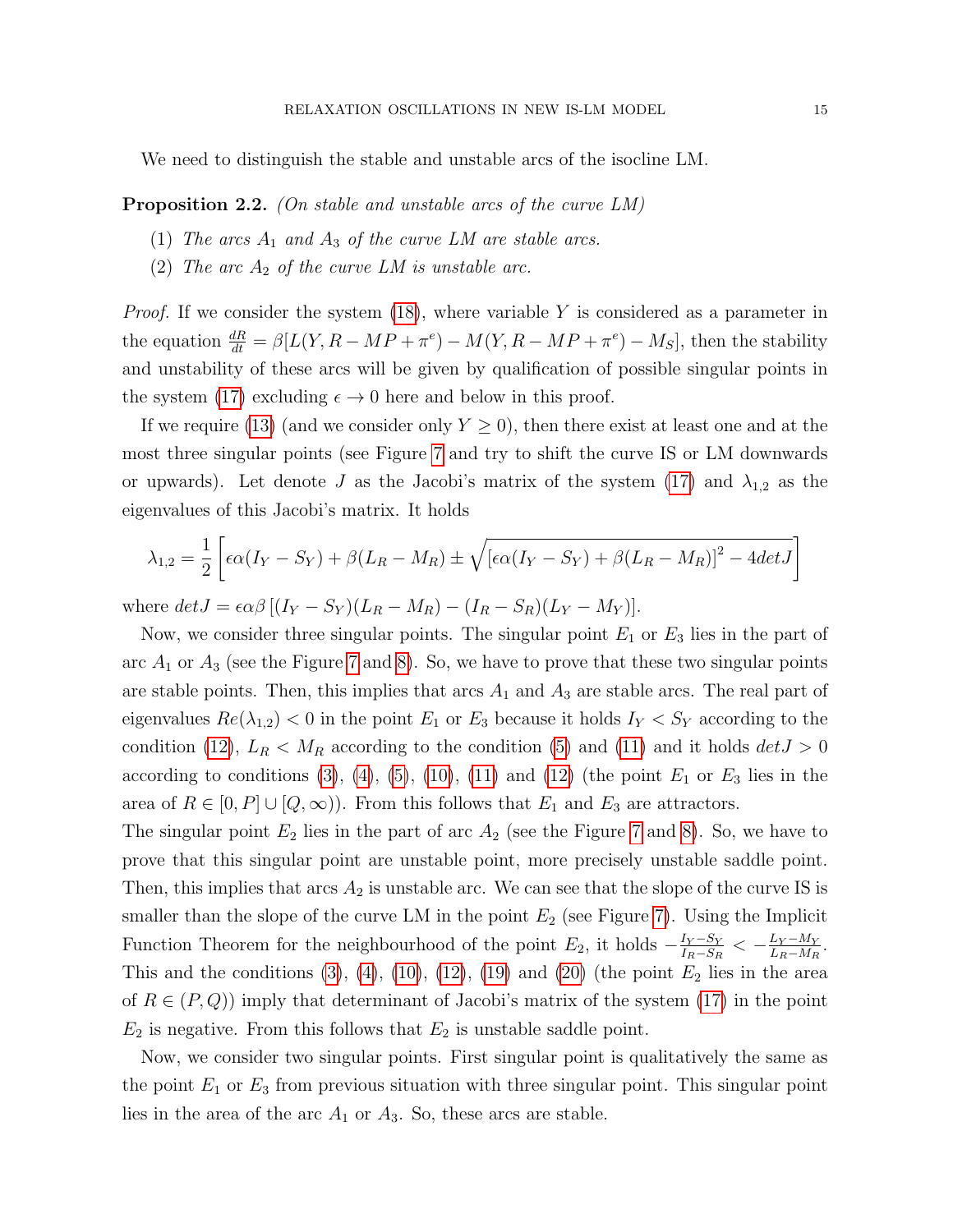#### 16 BARBORA VOLNÁ

The second point describe levels of Y and R where the curve IS and the curve LM has the same slope. Using the Implicit Function Theorem for the neighbourhood of the point  $E_2$ , it holds  $-\frac{I_Y - S_Y}{I_P - S_E}$  $\frac{I_Y - S_Y}{I_R - S_R} = -\frac{L_Y - M_Y}{L_R - M_R}$  $\frac{L_Y - M_Y}{L_R - M_R}$ . This implies zero determinant of Jacobi's matrix of the system [\(17\)](#page-8-1) in this point. This leads to at least one zero eigenvalue. This singular point is surely unstable and lies in the area of the arc  $A_2$ . So, from this follows that  $A_2$  is unstable also in this situation of two singular points.

If there originates only one singular point, this singular point will be qualitatively the same as the point  $E_1$  or  $E_3$  from situation with three singular point. This singular point lies in the area of the arc  $A_1$  or  $A_3$ . So, these arcs are stable.

# **Theorem 2.2.** (On existence of relaxation oscillations on money market)

Let us consider the new IS-LM model with very slow changes of variable  $Y$  in time  $(17)$  $(17)$  $(17)$ (including  $\epsilon \to 0$ ) with economic properties ([3](#page-3-0)), ([4](#page-3-1)), ([12](#page-5-3)) and three phases money demand and money supply. Then there exist the counterclockwise relaxation oscillations.



<span id="page-15-0"></span>FIGURE 9. Relaxation oscillations in the model  $(17)$ 

*Proof.* If we have new IS-LM model with very slow changes of variable Y in time  $(17)$ considering  $\epsilon \to 0$ , then we can consider the system [\(18\)](#page-11-1) instead the system [\(17\)](#page-8-1).

Three phases money demand and money supply and the economic property [\(10\)](#page-5-0) of the money demand and money supply function ensure the form of the curve LM using the Implicit Function Theorem, see Figure [8.](#page-13-0)

The trajectories of the system [\(18\)](#page-11-1) are directed almost vertically downwards or upwards (parallel to axis R) considering  $\frac{dY}{dt} = 0$ , see the Figure [9.](#page-15-0) Up or down direction of the trajectories is given by the sign of the function  $\alpha[I(Y, R) - S(Y, R)]$  on the curve LM. So,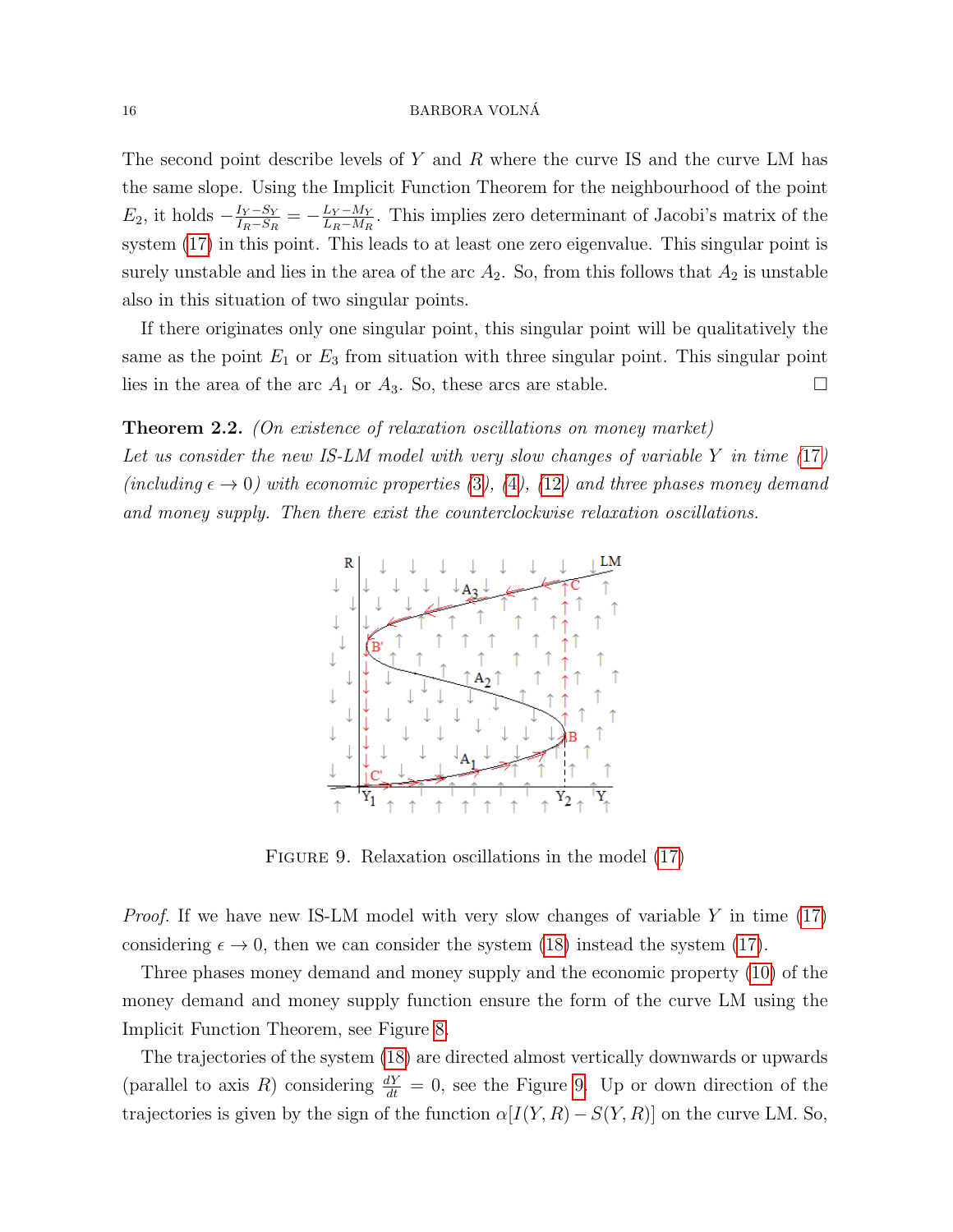the direction of these trajectories is dependent on the stability or unstability of the arcs  $A_1$ ,  $A_2$  and  $A_3$ , see the Proposition [2.2.](#page-14-0) The trajectories are attracted to the stable arcs and are drove away the unstable arc. The speed of trajectories are finite near the isocline LM and nearness of the curve LM the trajectories go along the curve LM. The speed of trajectories are infinite large elsewhere.

For  $Y < Y_1, Y > Y_2$  there exists only one stable stationary state and for  $Y_1 < Y < Y_2$ there exist three stationary states: two stable and one unstable between them. Every points of the curve LM are stationary points.  $Y_1, Y_2$  are bifurcations values. If the parameter Y is changing very slowly, then the coordinates of stationary points are changed as displayed in the Figure [9.](#page-15-0)

Now, we construct the cycle which is one vibration of the relaxation oscillations. We are changing the parameter Y from the level  $Y_1$  to  $Y_2$ . If the moving point is on or near the stable arc  $A_1$ , the moving point will go along this stable arc  $A_1$ , then it will pass the unstable arc  $A_2$  from point B to C, see Figure [9.](#page-15-0) The velocity between the point B and  $C$  is infinite large. There originates some "jump". There is the similar situation if we are changing the parameter Y from the level  $Y_2$  to  $Y_1$ . If the moving point is on or near the stable arc  $A_3$ , the moving point will go along the stable arc  $A_3$  and then the moving point is attracted from point  $B'$  to  $C'$ , see Figure [9.](#page-15-0) The sign of the function  $\alpha[I(Y,R) - S(Y,R)]$  may change along the curve LM in such a way, that these trajectories form some path resembled limit cycle called relaxation oscillation. This oscillation contains the trajectories described by stable arcs  $A_1$  and  $A_3$  with finite velocity and the trajectories described by vertical segments (between points B and C and also between points  $B'$  and  $C'$ ) with infinite velocity (looking like "jump"), see the Figure [9.](#page-15-0) These trajectories form counterclockwise cycle because of the form of the curve IS and stability or unstability of the relevant arcs. Thus, we have just constructed the counterclockwise cycle which is one vibration of the the counterclockwise relaxation oscillations.

We can display this oscillation using the isoclines IS and LM with shifting curve IS downwards and upwards, see the Figure [10.](#page-17-0)

In this figure, we can see three singular points  $E_1$ ,  $E_2$  and  $E_3$  (intersection points of IS and LM).  $E_1$  and  $E_3$  are stable singular points,  $E_2$  is unstable saddle point. Then the curve IS shifts upwards or downwards according the changing of the parameter Y until there are two singular points  $E_2''$  and  $E_3''$  (intersection points of IS" and LM), or  $E_1'$  and  $E'_{2}$  (intersection points of IS' and LM). The point  $E'_{1}$  and  $E''_{3}$  is stable node or stable focus and the point  $E'_2$  and  $E''_2$  is unstable, see the proof of the Proposition [2.2.](#page-14-0)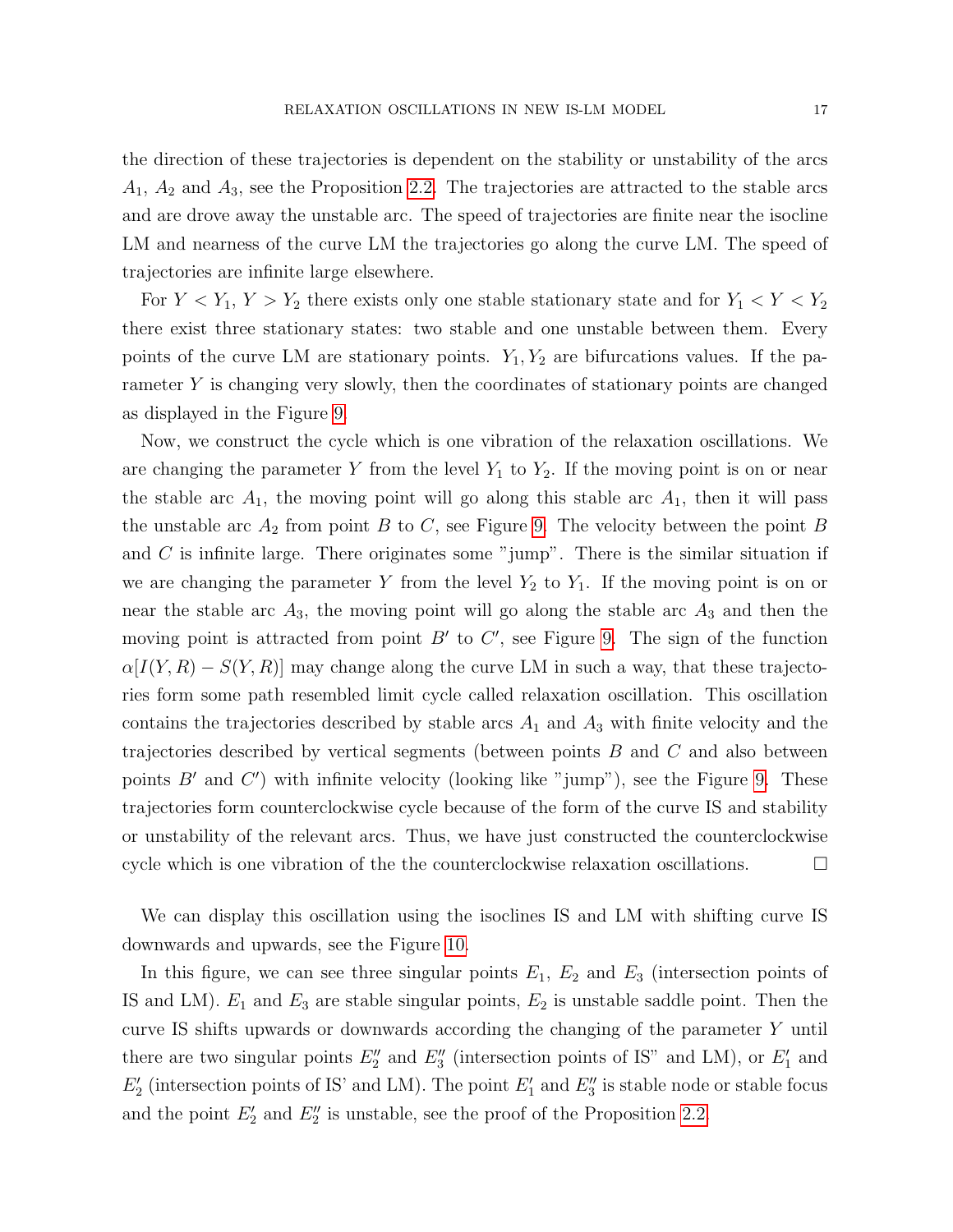

Figure 10. Shifts of the curve IS

## <span id="page-17-0"></span>**CONCLUSION**

In this paper, we introduced new IS-LM model. This new model differs from the original model in elimination of its two main deficiencies. So, the new IS-LM model includes the modelling of inflation and the conjunction of exogenous and endogenous money supply in addition to the original model.

In this new IS-LM model, there can originate a special type of oscillations resembled limit cycle called relaxation oscillations. If we have new IS-LM with very slow changes of the interest rate in time in proportion to the aggregate income and with Kaldor's conditions, then there will exist relaxation oscillations on goods market. Likewise, if we have new IS-LM with very slow changes of the aggregate income in time in proportion to the interest rate and with three phases money demand and money supply, then there will exist relaxation oscillations on money market or financial assets market. We also described these oscillations by shifts of the curve LM or IS.

#### **DISCUSSION**

In these days, many experts and also the public more and more talk about unexpected fluctuation of different phenomenons in economics and about impact of these fluctuations on economics. In this paper, we show one point of view on this problems. We try to model some unexpected fluctuation of aggregate income on goods market and of interest rate on money or financial assets market using own new IS-LM model and theory of relaxation oscillations.

Relaxation oscillations on goods market cause quick change of the aggregate income which seems to be unexpected. Similarly, relaxation oscillations on money market (or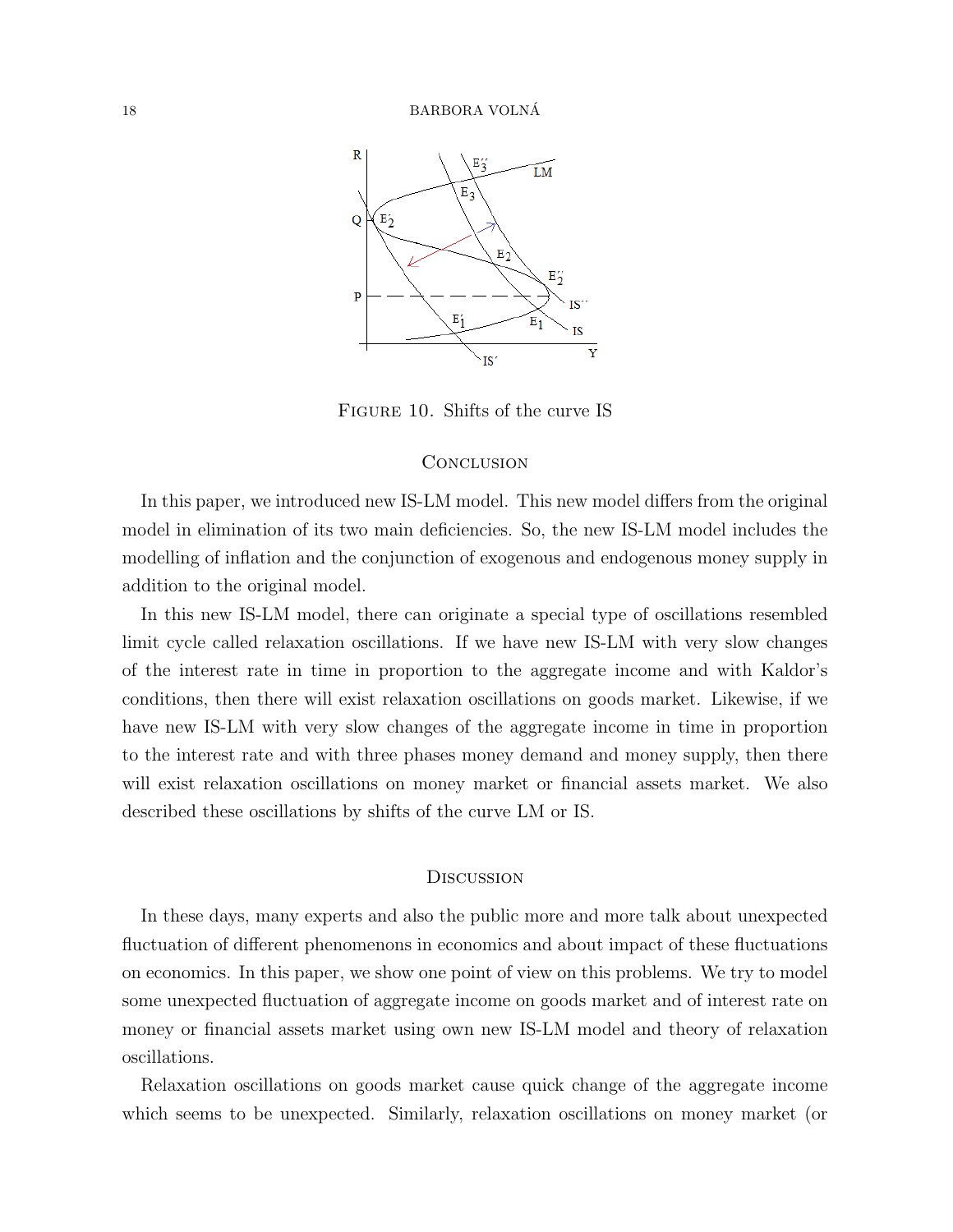financial assets market) cause quick change of the interest rate which seems to be unexpected. This quick "jumps" can ascribe unusual behaviour of economics.

The appropriate shifting of the curve IS or LM causes the relaxation oscillations. The fiscal policy can be demonstrated by the shifts of the curve IS downwards or upwards, vice versa the monetary policy can be demonstrated by the shifts of the curve LM downwards or upwards. This new IS-LM model with relaxation oscillations can estimate the impacts of the government intervention in this situation. If the interest rate is changed (monetary policy), then the curve LM will shift and the relaxation oscillations on goods market can originate (depending on the level of interest rate). Then, there will originate described quick jump of the aggregate income. If the aggregate income is changed (fiscal policy), then the curve IS will shift and the relaxation oscillations on money or financial assets market can originate (depending on the level of aggregate income). Then, there will originate described quick jump of the interest rate. These quick jumps of aggregate income on goods market, or of interest rate on money and financial assets market, can explain seemingly unexpected fluctuation of these quantities.

Today's, it seems to be necessary to model the ostensibly inexplicable phenomenons in economics.

## **ACKNOWLEDGEMENTS**

The research was supported, in part, by the Student Grant Competition of Silesian University in Opava, grant no. SGS/19/2010.

## **REFERENCES**

- <span id="page-18-0"></span>[1] BARÁKOVÁ, L.: Asymptotic behaviour of solutions of differential equations and its applications in economics, dissertation thesis, Masaryk university, Brno, 2004.
- <span id="page-18-4"></span>[2] BOGOLIUBOV, N. N.; MITROPOLSKY, Y. A.: Asymptotic Methods in the Theory of Non-linear Oscillations, Hindustan Publishing Corporation, Jawar Nagar, Delhi-6, India, 1961.
- <span id="page-18-1"></span>[3] CESARE L. DE; SPORTELLI M.: A Dynamic IS-LM Model with Delayed Taxation Revenues, Chaos, Solitons & Fractals, 2005, volume 25, p. 233-244.
- <span id="page-18-2"></span>[4] CHIBA, S.; LEONG, K.: Can the IS-LM Model Truly Explain Macroeconomic Phenomena?, Journal of Young Investigators, 2007, volume 17, issue 3, September, [http://www.jyi.org/research/re.php?id=1242.](http://www.jyi.org/research/re.php?id=1242)
- <span id="page-18-5"></span>[5] DING T.-R.: Approaches to the qualitative theory of ordinary differential equations: dynamical systems and nonlinear oscillations, World Scientific, Peking University series in mathematics, 2007.
- <span id="page-18-3"></span>[6] GANDOLFO, G.: Economic Dynamics, 3rd ed., Springer-Verlag, Berlin-Heidelberg, 1997.